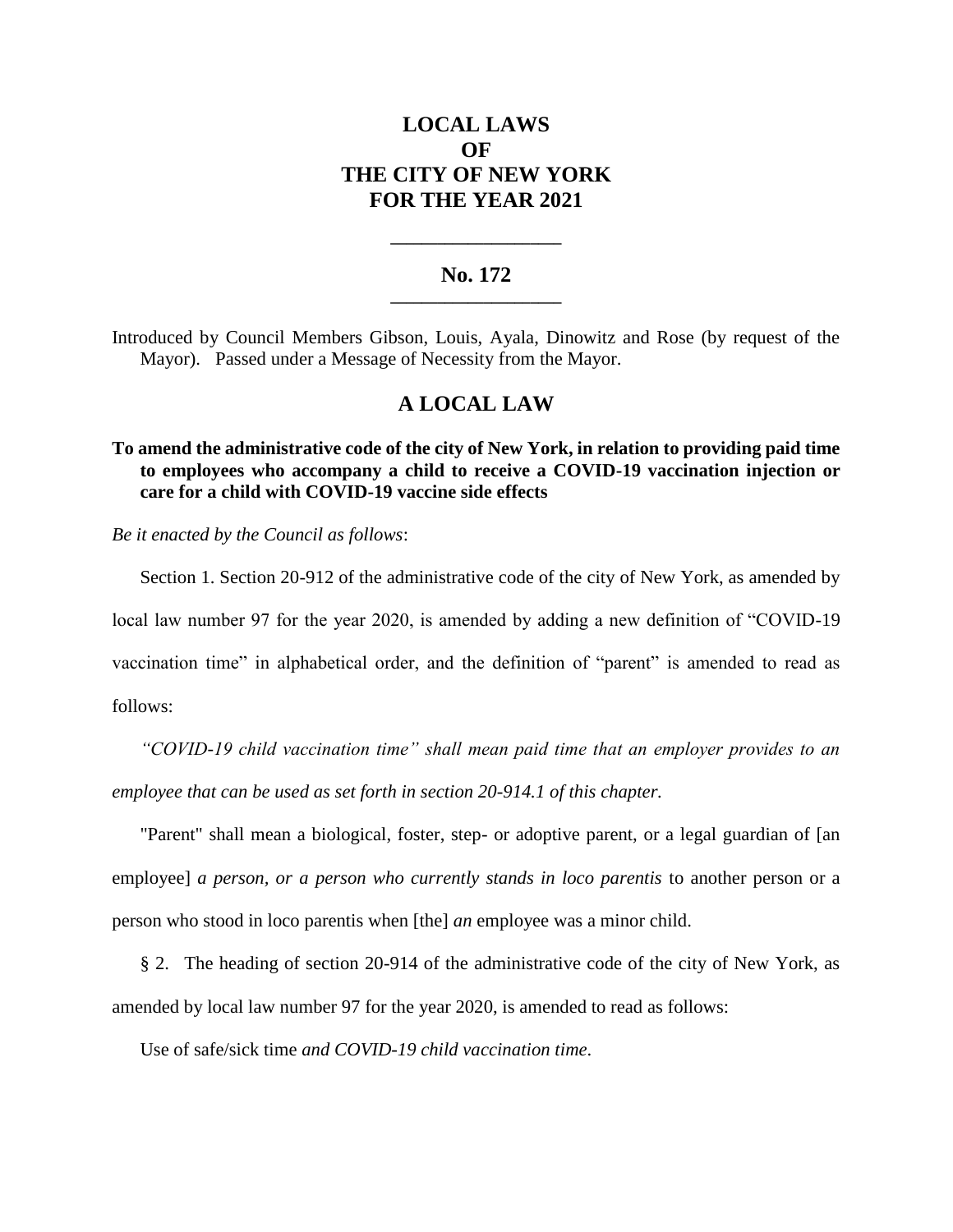§ 3. Subdivisions c, e and f of section 20-914 of the administrative code of the city of New York, as amended by local law number 97 for the year 2020, are amended to read as follows:

c. An employer may require reasonable notice of the need to use safe/sick time *or COVID-19 child vaccination time*. Where such need is foreseeable, an employer may require reasonable advance notice of the intention to use such [safe/sick] time, not to exceed seven days prior to the date such [safe/sick] *usage of* time is to begin. Where such need is not foreseeable, an employer may require an employee to provide notice of the need for the use of [safe/sick] *such* time as soon as practicable.

e. An employer shall not require an employee, as a condition of taking safe/sick time *or COVID-19 child vaccination time*, to search for or find a replacement worker to cover the hours during which such employee is utilizing time.

f. Nothing in this chapter shall be construed to prohibit an employer from taking disciplinary action, up to and including termination, against a worker who uses safe/sick time provided pursuant to this chapter for purposes other than those described in this section *or uses COVID-19 child vaccination time provided pursuant to this chapter for purposes other than those described in section 20-914.1*.

§ 4. Chapter 8 of title 20 of the administrative code of the city of New York is amended by adding a new section 20-914.1 to read as follows:

*§ 20-914.1 COVID-19 child vaccination time. a. An employee who is a parent of a child under the age of 18, or the parent of an older child who is incapable of self-care because of a mental or physical disability, shall be entitled to four hours of COVID-19 child vaccination time per vaccine*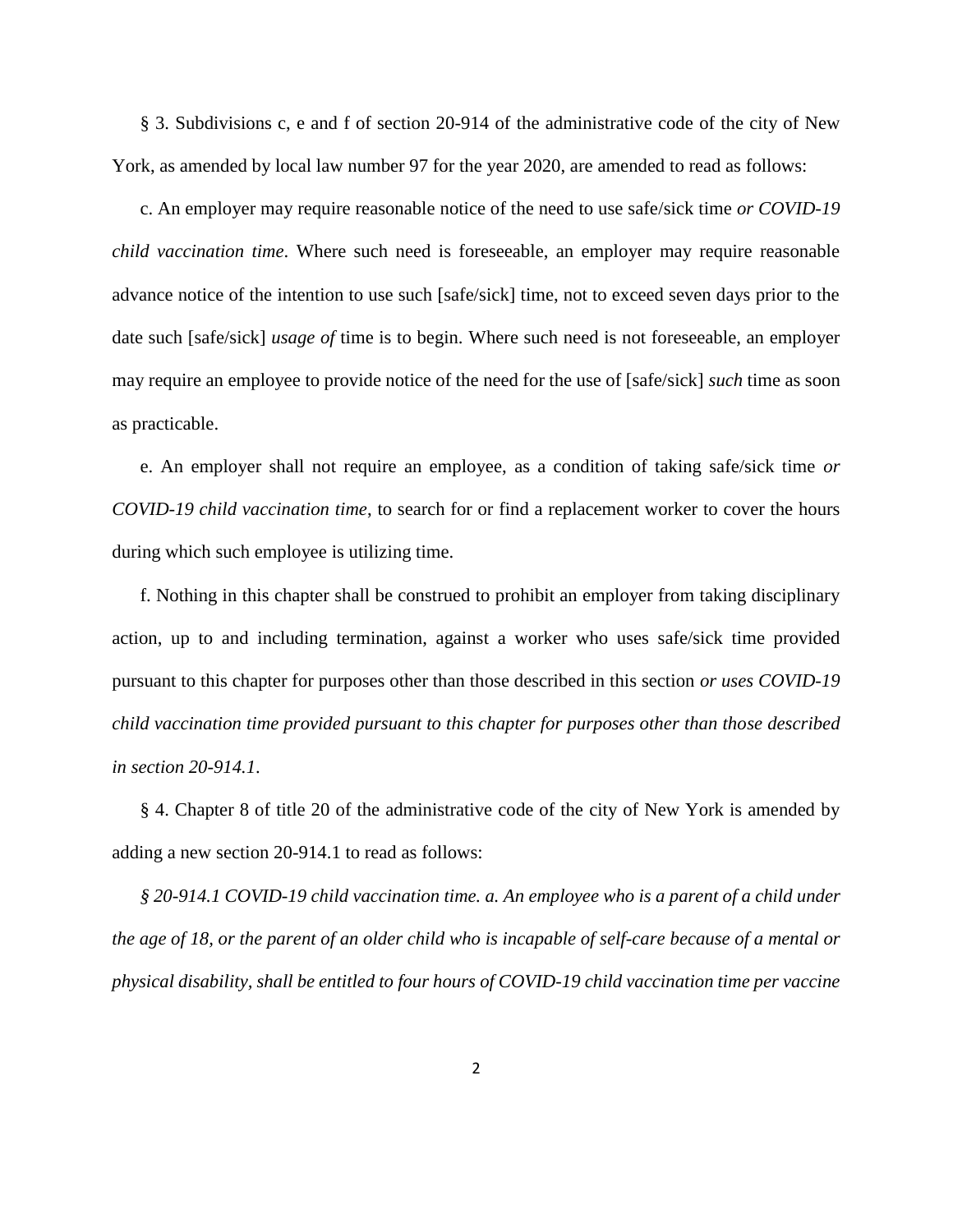*injection, for each such child, for an absence from work due to any of the following reasons associated with such child's COVID-19 vaccination:*

*1. Accompanying such child to receive a COVID-19 vaccine injection; or* 

*2. Caring for such child who is experiencing temporary side effects from a COVID-19 vaccine injection.*

*b. COVID-19 child vaccination time shall be paid at an employee's regular rate of pay at the time the time is taken, provided that the rate of pay shall not be less than the highest applicable rate of pay to which the employee would be entitled pursuant to subdivision 1 of section 652 of the labor law, or any other applicable federal, state, or local law, rule, contract, or agreement. Such rate of pay shall be calculated without allowing for any tip credit or tip allowance set forth in any federal, state, or local law, rule, contract, or agreement and shall not be charged against an employee's accrual or use of safe/sick time under this chapter. COVID-19 child vaccination time must be paid no later than the payday for the next regular payroll period beginning after the COVID-19 child vaccination time was used by the employee.*

*c. An employer may require that within seven days of an employee's use of COVID-19 child vaccination time, the employee provide reasonable documentation that the child for whose care the COVID-19 vaccine time is claimed has received a COVID-19 vaccine injection.* 

*d. An employer shall not require an employee to work additional hours to make up for the original hours for which such employee was absent or to search for or find a replacement employee to cover the hours during which the employee is absent pursuant to this section.* 

§ 5. Section 20-916 of the administrative code of the city of New York is amended by adding a new subdivision c to read as follows: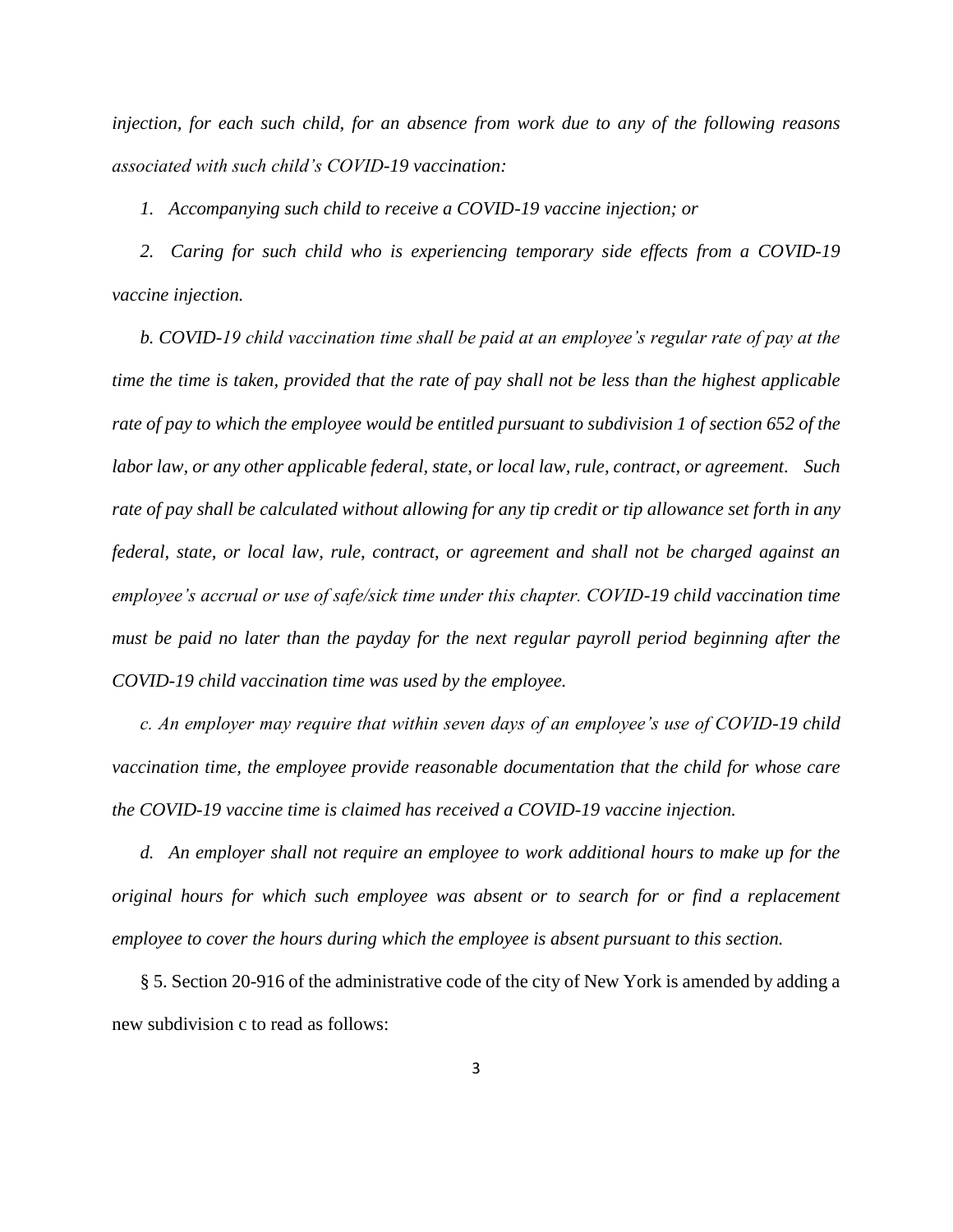*c. Notwithstanding subdivisions a and b of this section, the requirement to provide COVID-19 child vaccination time as set forth in section 20-914.1 cannot be waived.* 

§ 6. Subdivision c of section 20-918 of the administrative code of the city of New York, as amended by local law number 97 for the year 2020, is amended to read as follows:

c. Adverse actions include, but are not limited to, threats, intimidation, discipline, discharge, demotion, suspension, harassment, discrimination, reduction in hours or pay, informing another employer of an employee's exercise of rights under this chapter, blacklisting, and maintenance or application of an absence control policy that counts protected leave for safe/sick time *or COVID-19 child vaccination time* as an absence that may lead to or result in an adverse action. Adverse actions include actions related to perceived immigration status or work authorization.

§ 7. Section 20-922 of the administrative code of the city of New York, as amended by local law number 97 for the year 2020, is amended to read as follows:

§ 20-922 Encouragement of more generous policies; no effect on more generous policies.

a. Nothing in this chapter shall be construed to discourage or prohibit the adoption or retention of a [safe time or sick time] *safe/sick time or COVID-19 child vaccination time* policy more generous than that which is required herein.

b. Nothing in this chapter shall be construed as diminishing the obligation of an employer to comply with any contract, collective bargaining agreement, employment benefit plan or other agreement providing more generous [safe time or sick time] *safe/sick time or COVID-19 child vaccination time* to an employee than required herein.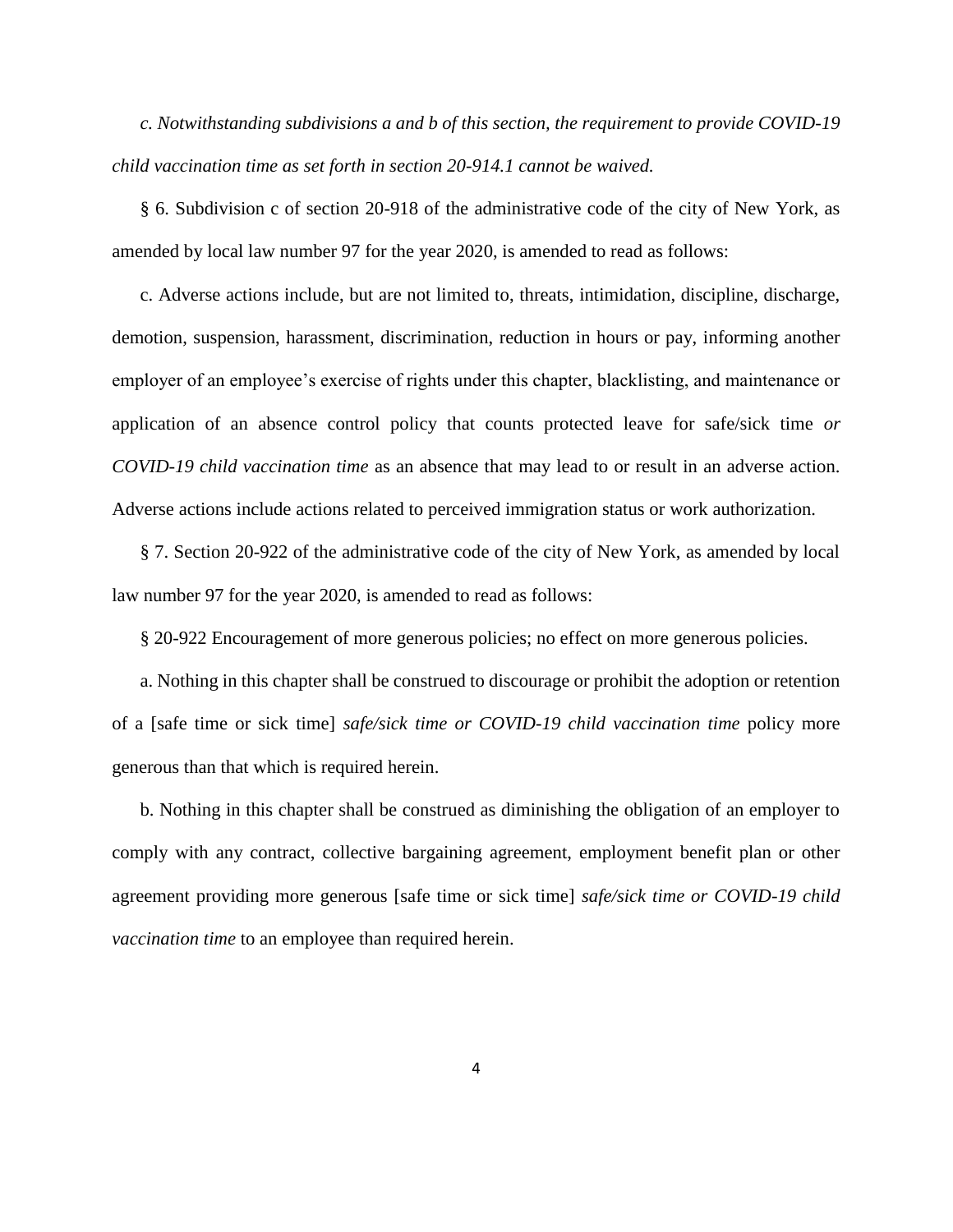c. Nothing in this chapter shall be construed as diminishing the rights of public employees regarding [safe time or sick time] *safe/sick time or COVID-19 child vaccination time* as provided pursuant to federal, state or city law.

§ 8. Subdivision a of section 20-923 of the administrative code of the city of New York, as amended by local law number 97 for the year 2020, is amended to read as follows:

a. This chapter provides minimum requirements pertaining to [safe time and sick time] *safe/sick time and COVID-19 child vaccination* time and shall not be construed to preempt, limit or otherwise affect the applicability of any other law, regulation, rule, requirement, policy or standard that provides for greater accrual or use by employees of [safe time or sick time] *safe/sick time or COVID-19 child vaccination time*, whether paid or unpaid, or that extends other protections to employees.

§ 9. Subdivisions d and e of section 20-924 of the administrative code of the city of New York, as amended by local law number 97 for the year 2020, are amended to read as follows:

d. The department shall have the power to impose penalties provided for in this chapter and to grant each and every employee or former employee all appropriate relief. Such relief shall include: (i) for each instance of safe/sick time taken by an employee but unlawfully not compensated by the employer: three times the wages that should have been paid under this chapter or two hundred fifty dollars, whichever is greater; (ii) for each instance of safe/sick time requested by an employee but unlawfully denied by the employer and not taken by the employee or unlawfully conditioned upon searching for or finding a replacement worker, or for each instance an employer requires an employee to work additional hours without the mutual consent of such employer and employee in violation of section 20-915 of this chapter to make up for the original hours during which such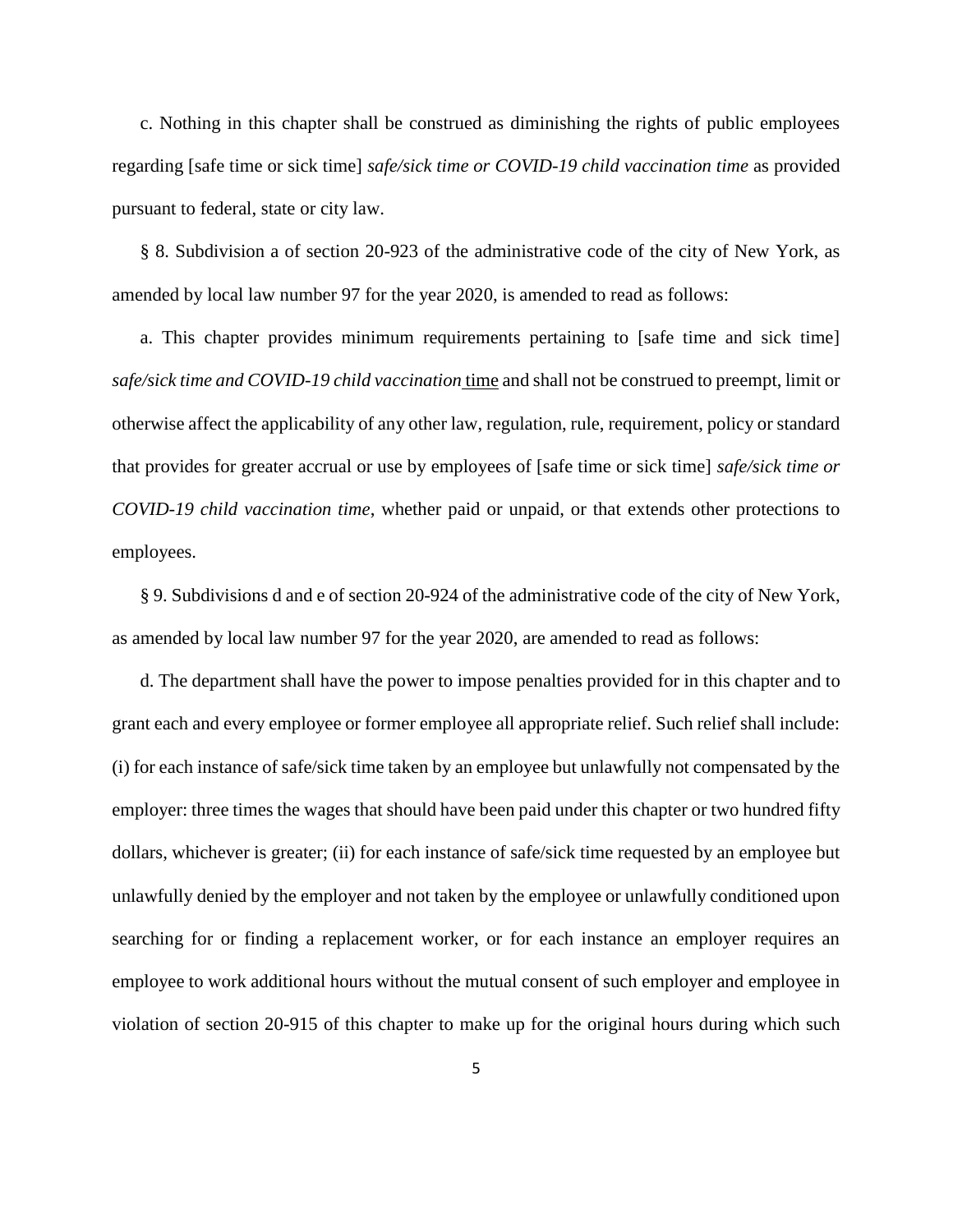employee is absent pursuant to this chapter: five hundred dollars; (iii) for each violation of section 20-918 not including discharge from employment: full compensation including wages and benefits lost, five hundred dollars and equitable relief as appropriate; (iv) for each instance of unlawful discharge from employment: full compensation including wages and benefits lost, two thousand five hundred dollars and equitable relief, including reinstatement, as appropriate; [and] (v) for each employee covered by an employer's official or unofficial policy or practice of not providing or refusing to allow the use of accrued safe/sick time in violation of section 20-913, five hundred dollars*; (vi) for each instance of COVID-19 child vaccination time taken by an employee but unlawfully not compensated by the employer, three times the wages that should have been paid under this chapter or two hundred fifty dollars, whichever is greater; and (vii) for each instance of COVID-19 child vaccination time unlawfully denied or charged against an employee's paid safe/sick time accruals, five hundred dollars*.

e. Any entity or person found to be in violation of the provisions of sections 20-913, 20-914, *20-914.1,* 20-915 or 20-918 of this chapter shall be liable for a civil penalty payable to the city not to exceed five hundred dollars for the first violation and, for subsequent violations that occur within two years of any previous violation, not to exceed seven hundred fifty dollars for the second violation and not to exceed one thousand dollars for each succeeding violation. Penalties shall be imposed on a per employee basis.

§ 10. a. This local law takes effect immediately and is retroactive to and deemed to have been in effect as of November 2, 2021, except that the department shall not enforce paragraph (vi) or (vii) of subdivision d of section 20-924 of the administrative code of the city of New York, as added by section nine of this local law, or subdivision e of such section 20-924, as amended by